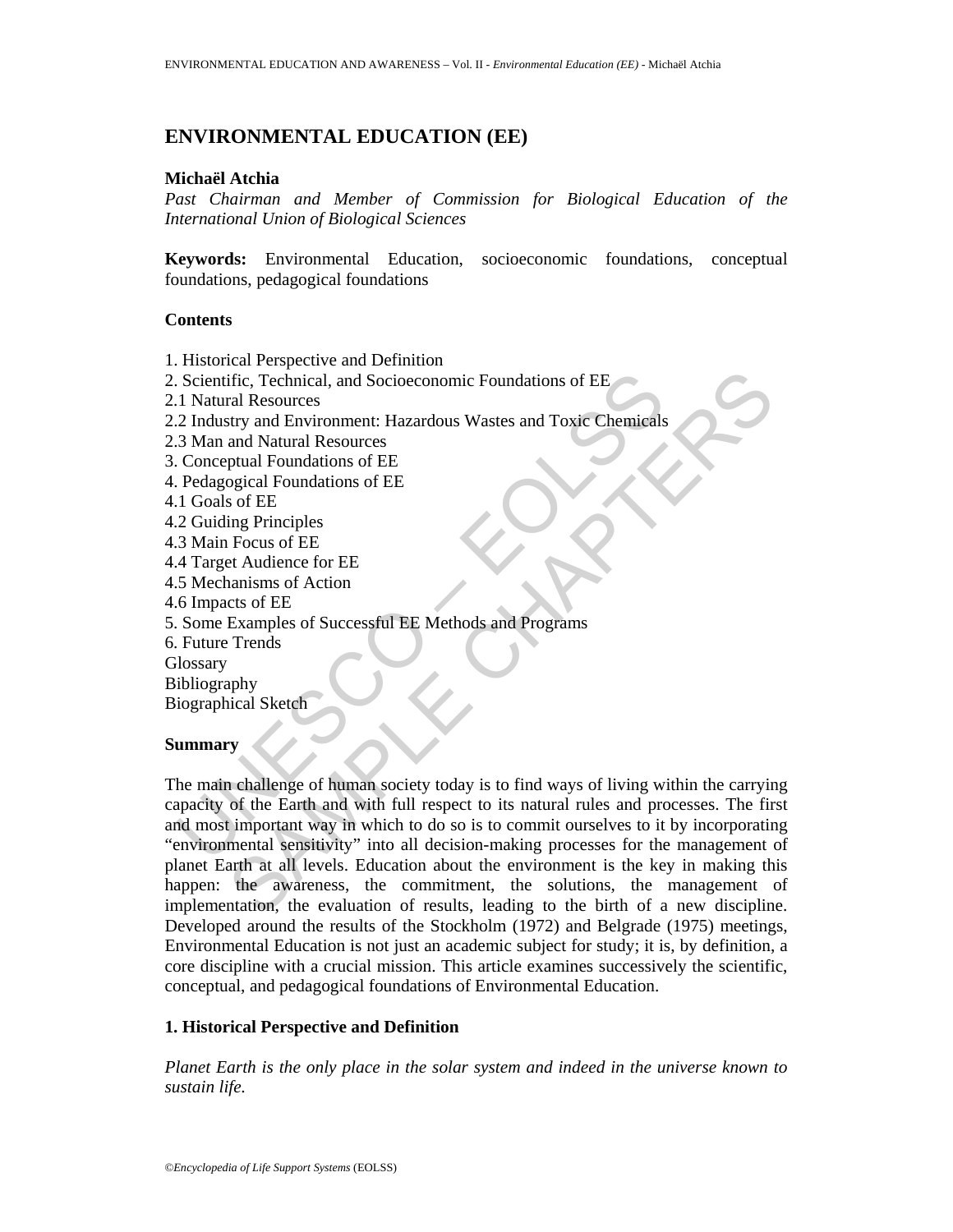Starting from the "primeval soup" of organic molecules and one-celled organisms some 4000 million years ago, evolution has produced, through mutation and natural selection, a bewildering diversity of life on Earth.

Humanity as part and parcel of this biodiversity has brought "consciousness" and conscious thinking to the biosphere. Armed with these "superior powers," but unfortunately still reacting in the old ways of the "survival of the fittest," humanity has ended in laying waste the planet and seriously modifying its natural regenerative cycles of climate, freshwater, temperature, currents, reproductions and migrations. The effect of human action and impact has been further multiplied by an exponential human population explosion and by a changing individual human life-style, which makes increasing demands from the earth for energy, material, space, plus producing mountains of increasingly toxic, non-biodegradable waste.

nountains of increasingly toxic, non-biodegradable waste.<br>
Aan's relationship with the biosphere will stabilize only when new li<br>
accioeconomic and political orders are established. The history c<br>
inking dates back from ea is of increasingly toxic, non-biodegradable waste.<br>
lationship with the biosphere will stabilize only when new lifestyles and ne<br>
nomic and political orders are established. The history of environment<br>
dates loack from ear Man's relationship with the biosphere will stabilize only when new lifestyles and new socioeconomic and political orders are established. The history of environmental thinking dates back from early civilizations in Greece, India, China, Mesopotamia, and later Aztecs and Incas to mention but a few. The themes of "respect for nature" and "nature conservation" were provided by a minority of philosophers and thinkers but did not carry the day; the well documented disappearance of civilizations in Mesopotamia and the Indus valley due to climate change and the over-exploitation of water resources is well known. The Renaissance period in Europe similarly brought in renewed concerns about nature reflected in the painting, poetry, prose and architecture of the day. The industrial revolution of the eighteenth- and nineteenth centuries, culminating in a century of war and technology (the twentieth century) has left planet Earth and even its protective outer space shield (the ozone layer) with quasi-permanent damage.

It is noteworthy how many indigenous cultures possess knowledge of their environment far in advance of those who visited or colonized them. For example, the Native Americans, the Aborigines of Australia and the Ituri or forest people of the Congo basin developed enlightened attitudes towards the environment, which allow both man and environment to co-exist harmoniously. The destruction of such cultures and civilizations when they occurred were a tremendous loss for humanity, fortunately compensated today by the search and recognition of indigenous environmental knowledge and its incorporation into school curricula. A case in point is the renewed interest in the practice of herbal and traditional medicine in India, China, Amazonia and West Africa, side by side with modern (western) medicine.

The history of the environmental movement can be traced in two ways. The first is through writers whose publications have been influential. No list can do justice to everyone; however from this author's perspective the following modern writers and documents have contributed significantly to the growth of environmental thought:

Aldo Leopold, (1949). *A Sand County Almanac*. Jean Dorst, (1970). *Before Nature Dies*. Donella Meadows et al. (1972). *The Limits to Growth.* E. P. Odum, (1963). *Ecology.* Vance Packard, (1963). *The Waste Makers.* Rachel Carson, (1970). *Silent Spring.* Oliver Goldsmith et al. (1972). *A Blueprint for Survival.* Barry Commoner, (1966). *Science and Survival.* R. E. Roth, (1969). *Fundamentals concepts for*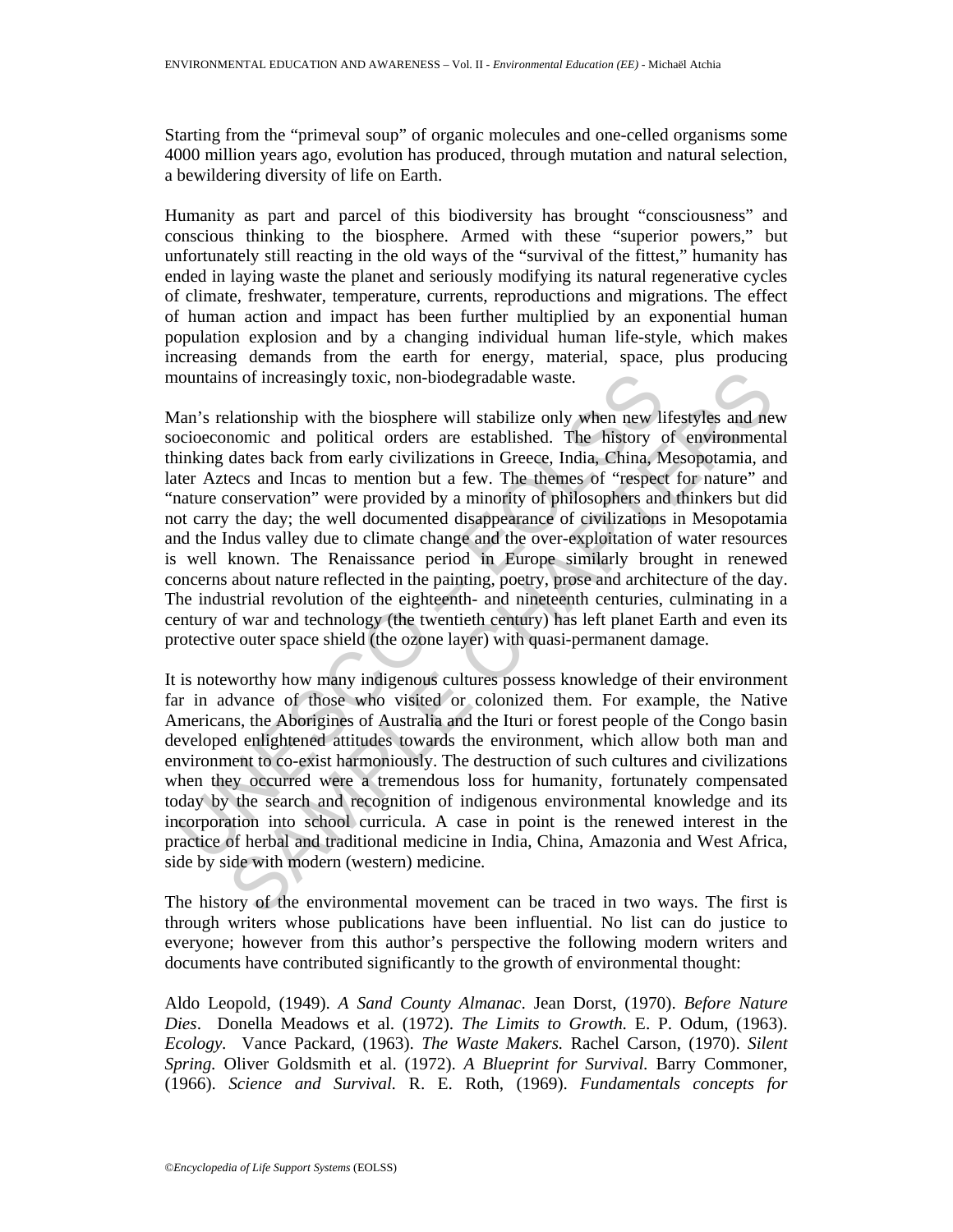*Environmental Management Education.* UNESCO–UNEP, (1975). *Belgrade Charter.*  UNESCO-UNEP, (1977). *Tbilisi Declaration*.

A second way to trace environmental history starts with the United Nations Conference on the Human Environment, in Stockholm, 1972 and the subsequent events, many of which were UN initiated. At Stockholm the plight of planet Earth was revealed as well as a rift between developed and developing countries, the latter taking the stand that the call for nature protection would prevent their development (i.e. modification of the biosphere and the utilization of human, economic living and non-living resources to satisfy human needs and improve the quality of human life). Adopting a narrow, nationalistic perspective some participants at the Stockholm Conference remarked that those who called for the protection of forests in Amazonia, Congo and the East Indies had already devastated a large part of their own forests, be it in North-West Europe, Japan, or the USA. It took nearly twenty years to the UN Conference on Environment and Development in Rio de Janeiro in 1992 (the so-called Stockholm +20 or Earth Summit) for a measure of agreement to be reached universally on co-existing these two concepts of environment and development.

ad already devastated a large part of their own forests, be it in Nor<br>
papan, or the USA. It took nearly twenty years to the UN Conference<br>
and Development in Rio de Janeiro in 1992 (the so-called Stockho<br>
ummit) for a mea dy devastated a large part of their own forests, be it in North-West Europe<br>
the USA. It took nearly twenty veras to the UN Conference on Environment<br>
elepment in Rio de Janeiro in 1992 (the so-called Stockholm+20 or Eart<br> Planet Earth and its biological diversity had suffered enough. It was time to start a healing process. The main output from Rio was *Agenda 21*, a blueprint, signed by 182 nations of the world, which aimed at guiding nations towards environmental sanity while pursuing rational economic growth. The Rio  $+5$  evaluation meeting held in New York in 1997 did not, by and large, reflect any tremendous change in national environmental approach.

Other landmark environmental events were:

- World Population Conference, 1974
- UN Conference on Human Settlements, Vancouver, 1976
- UN Conference on Desertification,1977
- World Climate Conference, 1979
- UN Conference on Environment and Development, 1992
- The UN Population Conference, Cairo, 1994

Environmental Education itself was the main theme of the first World Conference on Environmental Education held in Tbilisi, Georgia (USSR) in 1977, and the follow up Tbilissi +10 Congress organized by UNEP and UNESCO in Moscow in 1987.

At this point it is useful to summarize some of the major man-made environmental accidents of the last quarter of last century. More than anything else these have raised awareness of our fragility and that of the biosphere. Corrective measures have followed after Hiroshima and Nagasaki; after Bhopal; after Agent Orange on Vietnam; after Seveso, Three Mile Island, and Tchernobyl; after the oil spills caused by the sinking of the Torrey Canyon and more recently the Exxon Valdez. Preventive measures are being taken and in many areas, catastrophe readiness drills are performed but still a sustainable future is not assured for our children and us.

The World Commission on Environment and Development summarized succinctly the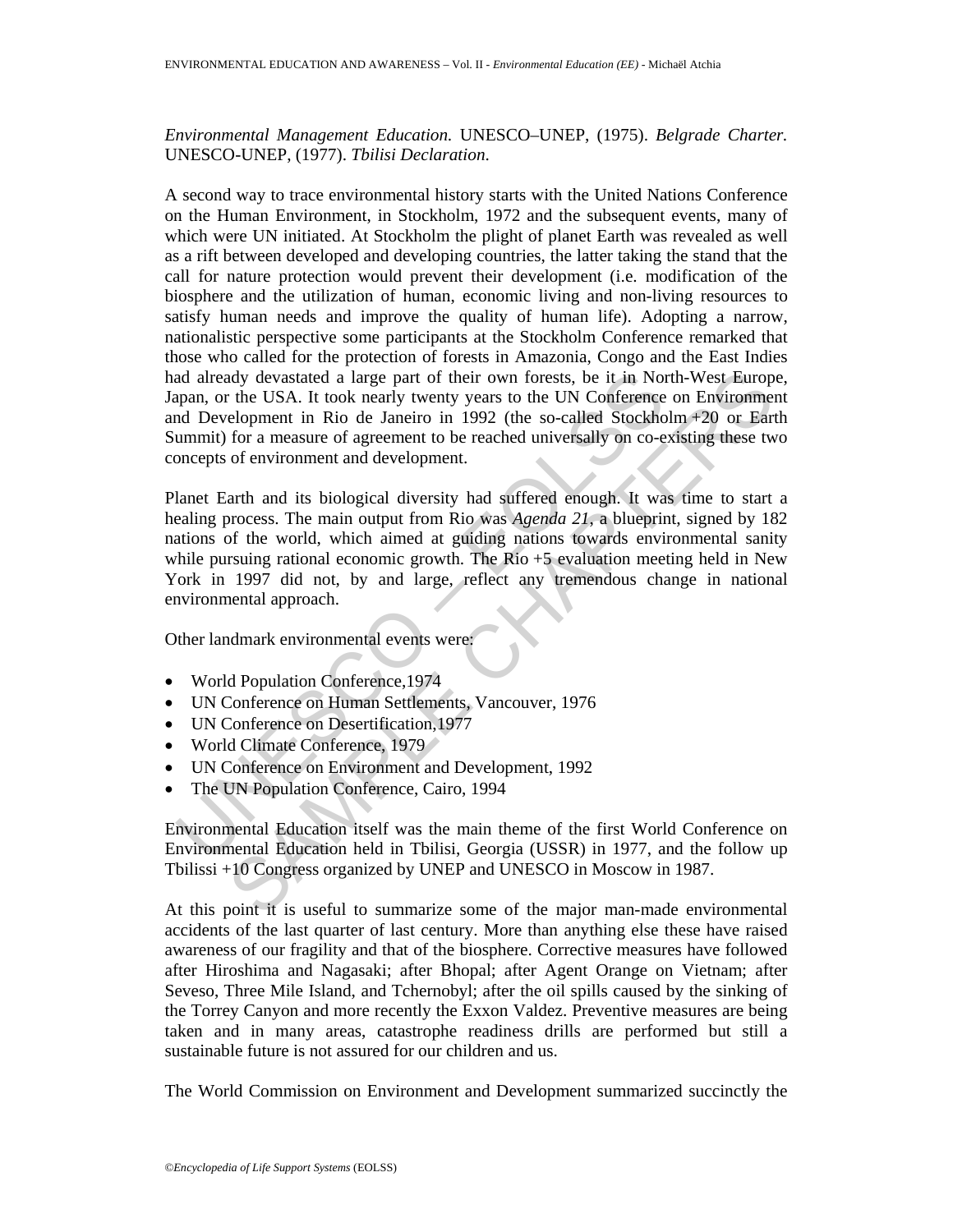existing dichotomy between ecology and economy thus:

#### *The Earth is one but the World is not.*

The main challenge of human society is thus to find ways of living within the carrying capacity of the Earth and in full respect of its natural rules and processes.

The first and most important way in which to do so is to commit ourselves to it by incorporating "environmental sensitivity" into all decision making processes of management of planet Earth, at all levels.

Education about the environment is the key in making all this happen: the awareness, the commitment, the solutions, the management of implementation, the evaluation of the results. Developed around the results of the Stockholm (1972) and Belgrade (1975) meetings, Environmental Education is not just an academic subject for study; it is, by definition, a core discipline with a crucial mission.

The next sections will examine successively the scientific (section 2), conceptual (section 3) and pedagogical (section 4) foundations of this core discipline.

## **2. Scientific, Technical, and Socioeconomic Foundations of EE**

is en commitment, the solutions, the management of implementation, the results. Developed around the results of the Stockholm (1972) and enertings, Environmental Education is not just an academic subject fermition, a core mitment, the solutions, the management of implementation, the evaluation controls. Developed around the results of the Stockholm (1972) and Belgrade (1973, Developed around the results of the Stockholm (1972) and Belgrade The pedagogical goals, principles, focus, audience, and mechanism of EE are detailed later under section 4. Besides the obvious awareness element of EE and its key contribution to general education and understanding, it is an operative and practicallyoriented discipline. Its main concerns are the teaching and learning of the theory and practice of

- Environmental monitoring
- Environmental protection
- Environmental resources development and management
- Environmental enhancement
- Developing sustainable futures.

The main scientific, technical, and social issues, which would normally become the key topics of a practically oriented EE course are discussed below.

# **2.1 Natural Resources**

#### **2.1.1 Freshwater**

- Lack of water is the greatest threat to life—human, animal and vegetal;
- Dirty polluted waters are the world's major cause of disease. More than a third of the world does not have safe drinking water. Out of a world population of 6000 million (6 billion) in 2000, about:
- 1900 million lack safe drinking water,
- 1400 million lack sanitation,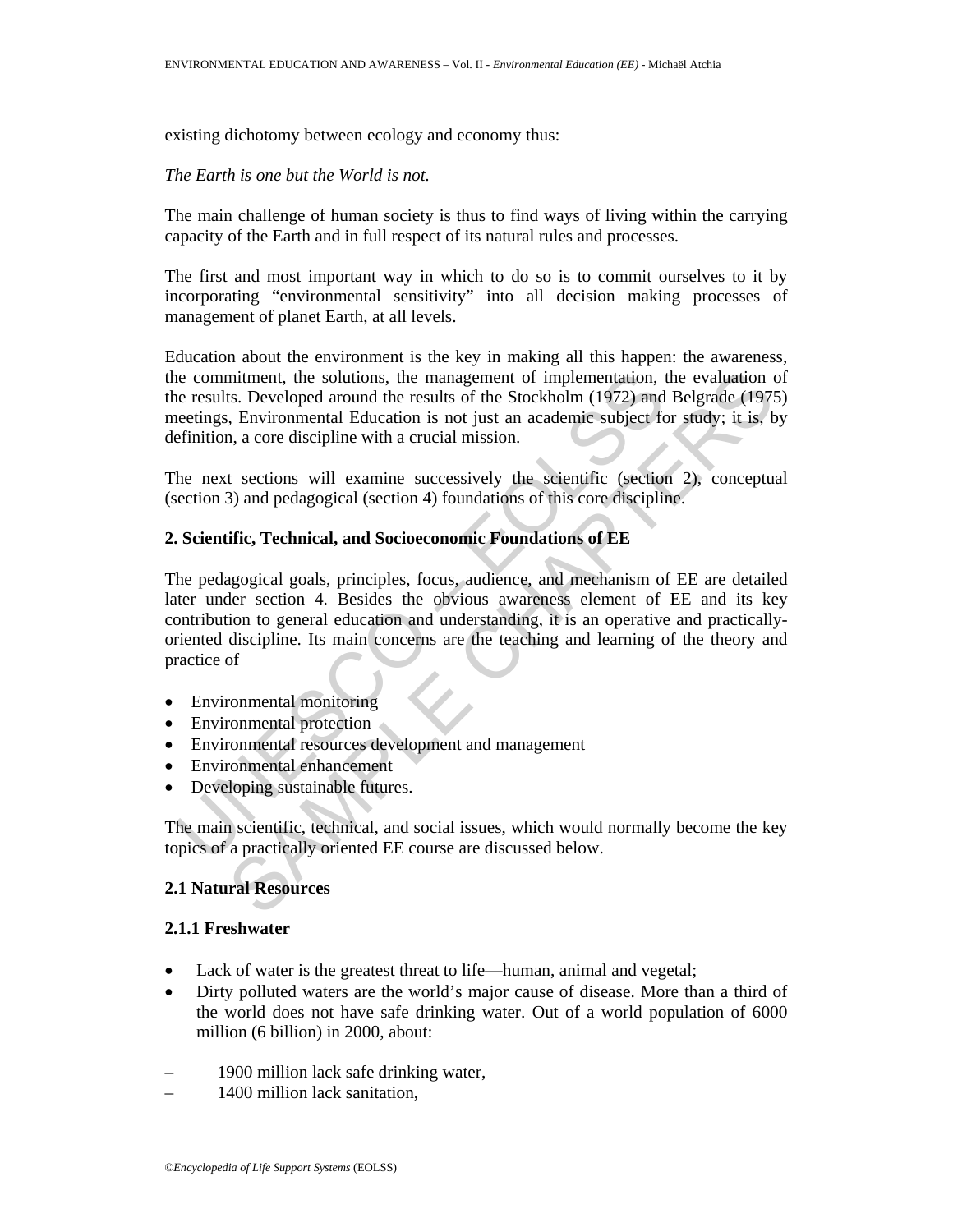- 1000 million cases of diarrhoeal disease occur annually,
- 200 million cases of schistosomiasis occur annually
- while up to nine million people die annually as a result.
- More than 97 percent of the water on Earth is sea water.
- Less than 1 percent of the supply of fresh water is available for human use: the rest is locked away in glaciers and polar ice-caps.
- Industry uses less water than agriculture, but pollutes it to a far greater extent.
- The number of thirsty, dirty cities around the world is increasing: the number of garden towns decreasing.
- An International Drinking Water Supply and Sanitation Decade was launched by WHO in 1981 with a view to providing safe drinking water and sanitation for all by the year 1990. This has not happened.

### **2.1.2 Atmosphere and Climate**

the year 1990. This has not happened.<br>
1.2 Atmosphere and Climate<br>
is a common misconception that air pollution simply disperses or<br>
mosphere. Some pollutants are trapped at low altitude and end up af<br>
buturyside enormousl or 1990. This has not happened.<br>
Cear 1990. This has not happened.<br>
mosphere and Climate<br>
meters. Some pollutions are trapped at low altriduce and up affecting cities ame<br>
the enomously. The burning of fossil fuel by motor It is a common misconception that air pollution simply disperses over time into the atmosphere. Some pollutants are trapped at low altitude and end up affecting cities and countryside enormously. The burning of fossil fuel by motor vehicles as well as industrial activity has serious impact on human health and the survival of natural ecosystems. The main culprits are the nitrogen oxides, sulphur dioxide and in particular carbon dioxide, to a less extent the chlorofluorocarbons (CFCs). One of the most harmful effects of air pollution by these gases is acidification and acid rain. CFCs are the ozone depleting substances. They have no direct impact on human health; the indirect impact can however, be enormous. For example, in southern Chile during the summer of year 2000 the ozone hole over Antarctica extended to that region; people who remained in direct sunlight for over 30 minutes between the hours of 10 am and 2 pm were likely to receive mild to severe skin burns. However, a program of public information succeeded in preventing harm to people. Harm to animals and vegetation could not be prevented.

Human beings and indeed the entire biosphere need good air quality twenty-four hours a day in order to survive.

The above, in particular the burning of fossil fuel and the "greenhouse effect," are modifying world climate. The average temperature on the earth's surface has remained relatively stable for 10 000 years. During the last two centuries the altered composition of the atmosphere and the release of extra energy have raised average temperature on the surface of the Earth. The repercussions of global warming are difficult to predict but current evidence suggest that it may have a huge effect on natural climate patterns, on sea level and in particular on rainfall (more severe droughts and more severe flooding). These repercussions would cause disruption of ecosystems and human activities such as agriculture.

Amongst the measures proposed and/or being presently implemented to combat climate change and atmospheric pollution are the following:

National programs to reduce  $CO<sub>2</sub>$  emissions.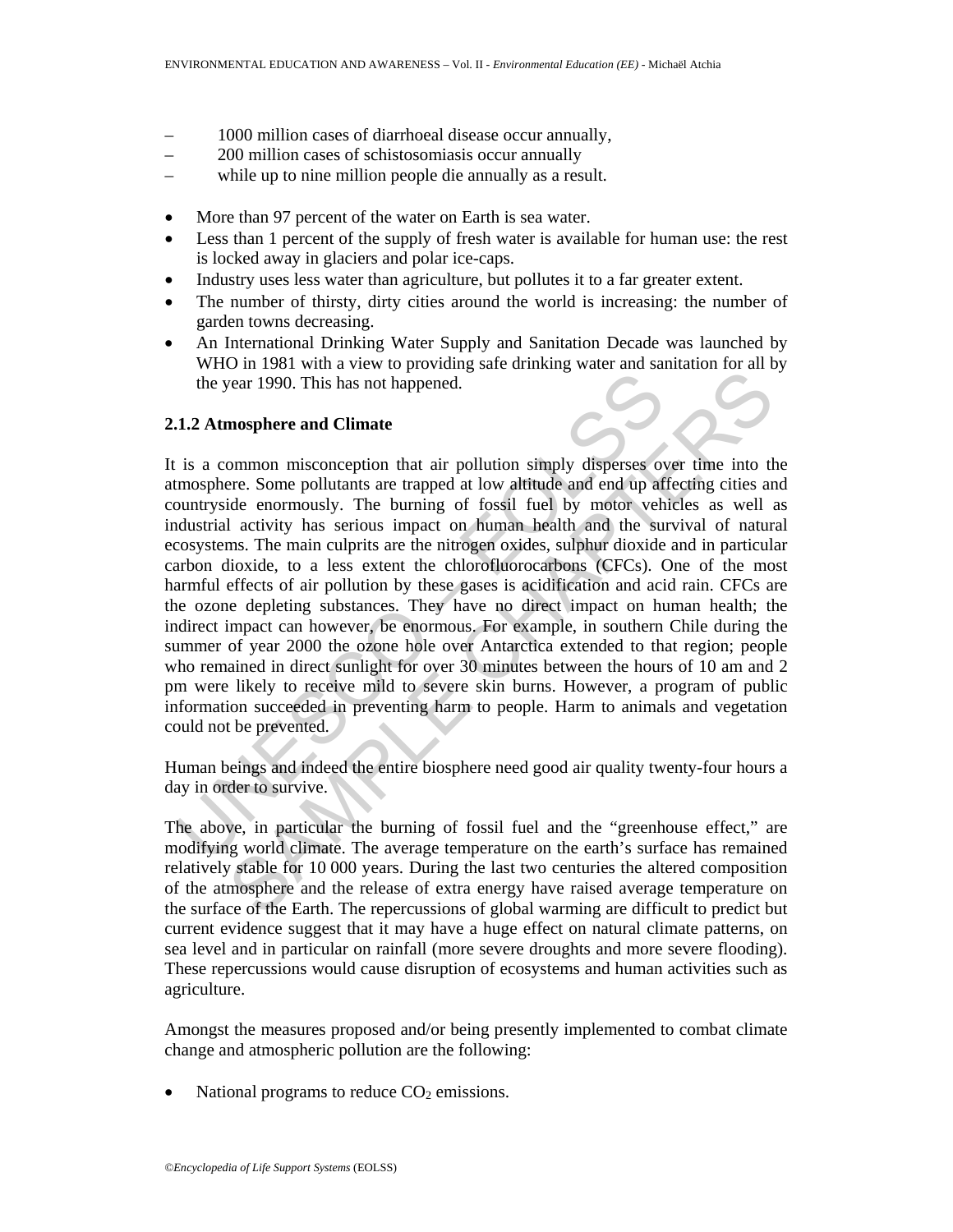- Restriction on use of fossil fuel and development of renewable energy.
- Alternative transport patterns.
- Drastic reduction in the production and use of CFCs (chlorofluorocarbons) so as to protect the ozone layer.
- The development of new clean technologies and a major program of technology transfer.

#### **2.1.3 Oceans and Coastal Areas**

The intent is to protect, develop and enhance—primarily through intergovernmental cooperation—the coastal and marine environments upon which large numbers of people depend directly; while at the same time, through international cooperation, to protect the open seas and their inhabitants (e.g. marine mammals).

#### *Some specific issues*

- Most of the wastes produced by industry, agriculture, and homes end up in the seas, threatening marine life.
- Some very sensitive and important marine organisms, such as coral reefs and algal plankton, are particularly affected by pollution.
- The oil industry, with its marine-drilling operations, transport of oil by tankers and use of oil-driven engines at sea, is contributing substantially to polluting the ocean.
- pen seas and their inhabitants (e.g. marine mammals).<br>
ome specific issues<br>
Most of the wastes produced by industry, agriculture, and homes e<br>
threatening marine life.<br>
Some very sensitive and important marine organisms, s sand their inhabitants (e.g. marine mammals).<br>
ecific issues<br>
to f the wastes produced by industry, agriculture, and homes end up in the sea<br>
atening marine life.<br>
every sensitive and important marine organisms, such as co • For centuries, marine life has provided a considerable proportion of human needs for food and other useful material; overexploitation of certain species (whales, tuna, crustacea), coupled with pollution, is threatening the supply of food from the sea and the survival of many species, in particular certain whales and other marine mammals.
- The capacity of the oceans' natural system to absorb man-made chemical wastes has definite limits though these are not as yet measured.. Mass tourism in certain coastal areas, over-fishing, and the prospecting and transport of oil are probably the major threats to oceans.
- Global warming, more specifically increases in temperature of oceans, would destabilize many marine ecosystems. Corals for example and many associated species are highly sensitive to changes in temperature, salinity and clarity of seawater.

## **2.1.4 Soil and Agriculture**

What exactly is soil? In what way is it a critically important resource? Soil is far more than an inanimate base on which human beings can develop their economic activities. It is a complete ecosystem in itself. The inhabitants of this dark world range from bacteria to fungus and from worms, insects and spiders to small mammals. The making of soil is a long-term process. It takes between 1000 and 10 000 years to develop a layer of soil half a meter deep.

#### *Some specific issues affecting soil*:

• Pollution and contamination in particular from heavy metals such as lead, from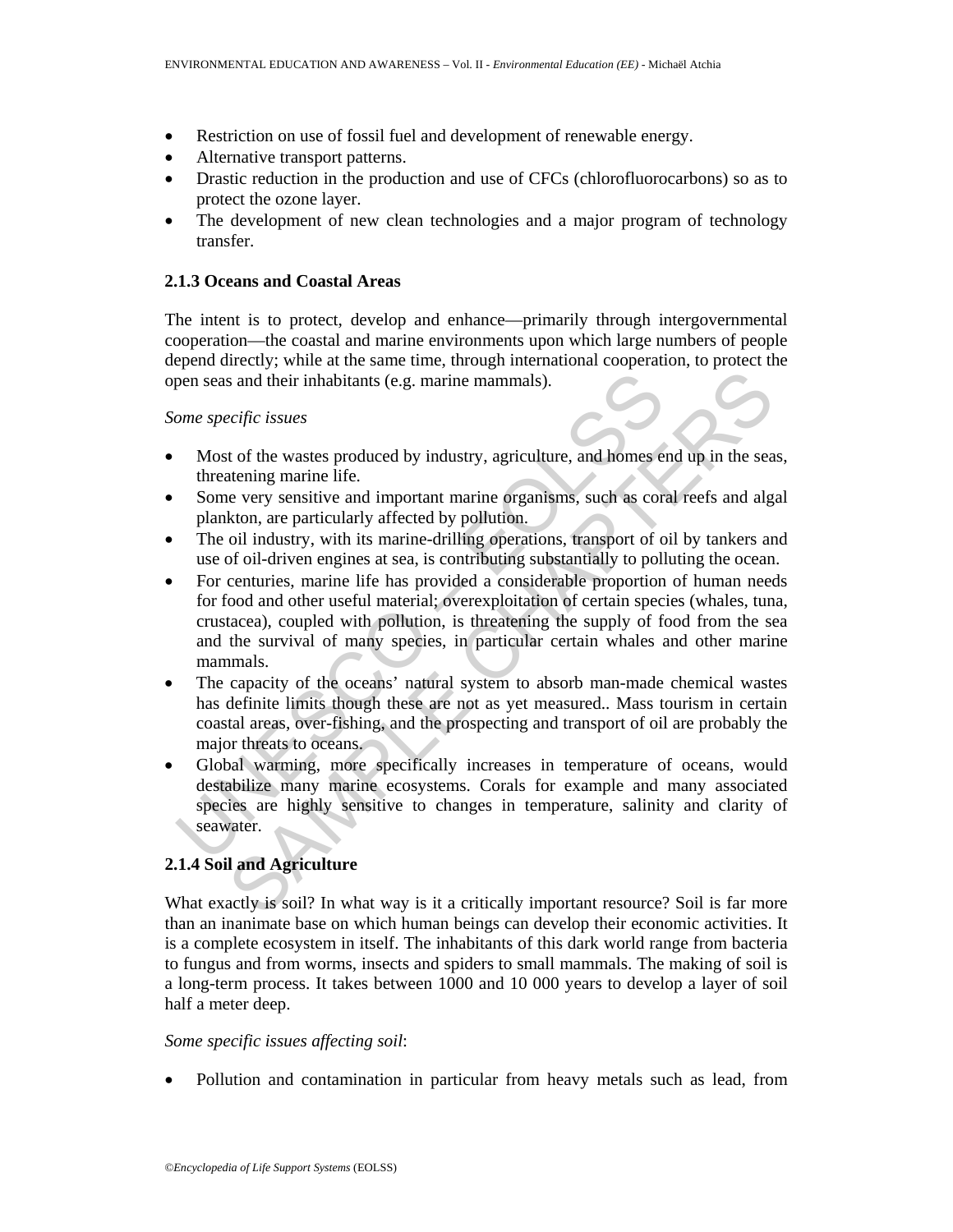persistent pesticides and in some cases by radioactive wastes as has been the case for example for large tracks of Ukraine, around Tchernobyl; these contaminants affect every level of food chains, hence do not spare any produce from agriculture.

• Soil erosion is a natural phenomenon caused by water and wind but which can be accelerated by deforestation and inappropriate agricultural practices. The cost of restoring plant cover and fertility of the soil is huge and slow; in many cases total denudation of mountain slopes, exposing the underlying rock, is practically irreversible.

## **2.1.5 Wildlife and Biodiversity**

For ethical, social, economic, scientific and technical reasons, the conservation and utilization of biological diversity is more essential than ever for environmentally sound and sustainable development and for the continued functioning of the biosphere. The United Nations and other multilateral agencies are rightly emphasizing the need to help countries achieve the sustainable management of their forest lands, savannas, mountain areas, coasts, lakes and rivers, as well as protect endangered species.

tilization of biological diversity is more essential than ever for environd<br>midd sustainable development and for the continued functioning of the<br>minited Nations and other multilateral agencies are rightly emphasizing<br>punt not biological diversity is more essential than ever for environmentally soum<br>ainable development and for the continued functioning of the biosphere. The<br>aintions and other multilateral agencies are rightly emphasizing the The development and adoption of international Conventions and Action Plans on different aspects of biodiversity are the essential tools of action in that area. Examples of such legal instruments are the*: Convention on Biological Diversity* itself, the *Antarctic Treaty* of 1959, the *Convention on International Trade in Endangered Species* (CITES) of 1973, the *UN Convention on the Law of the Sea* (1982), the *Ramsar Convention on Wetlands of International Importance of 1990*. Equally effective are regional agreements such as the *Convention for the Protection, Management and Development of the Marine and Coastal Environment of the Eastern African Region*  (Nairobi, 1985). Other actions in the field of biodiversity go through interagency programs such as the *Tropical Forestry Action Plan* of 1985, a joint program of the World Resources Institute, FAO, World Bank, and UNDP. General strategies such as the *Tbilisi Declaration on Environmental Education* (UNESCO/UNEP) of 1977, the *World Conservation Strategy* of 1980, the *World Soils Charter* of 1981 and *Agenda 21* itself have had beneficial effects on the conservation of wildlife and biodiversity.

Forests are considered below as an example of a habitat in danger, with obvious implications for the wildlife they harbor.

- Tropical forests cover 2970 million hectares of the Earth's surface, but have been undergoing rapid depletion over the past century.
- According to one estimate, at least 225 million more hectares of tropical forest will be cleared or degraded by the end of the century; the rate of depletion is about 21 ha. per minute.
- Forests are a major habitat for wildlife and their degradation a major threat to it.
- The main cause of deforestation is the need to expand agricultural land (though logging often leads indirectly to deforestation by opening up previously inaccessible areas).
- High though the cost of prevention may be—as is so often the case—it is trivial compared to that of continued inaction.
- The destruction or degradation of forests has widespread implications for human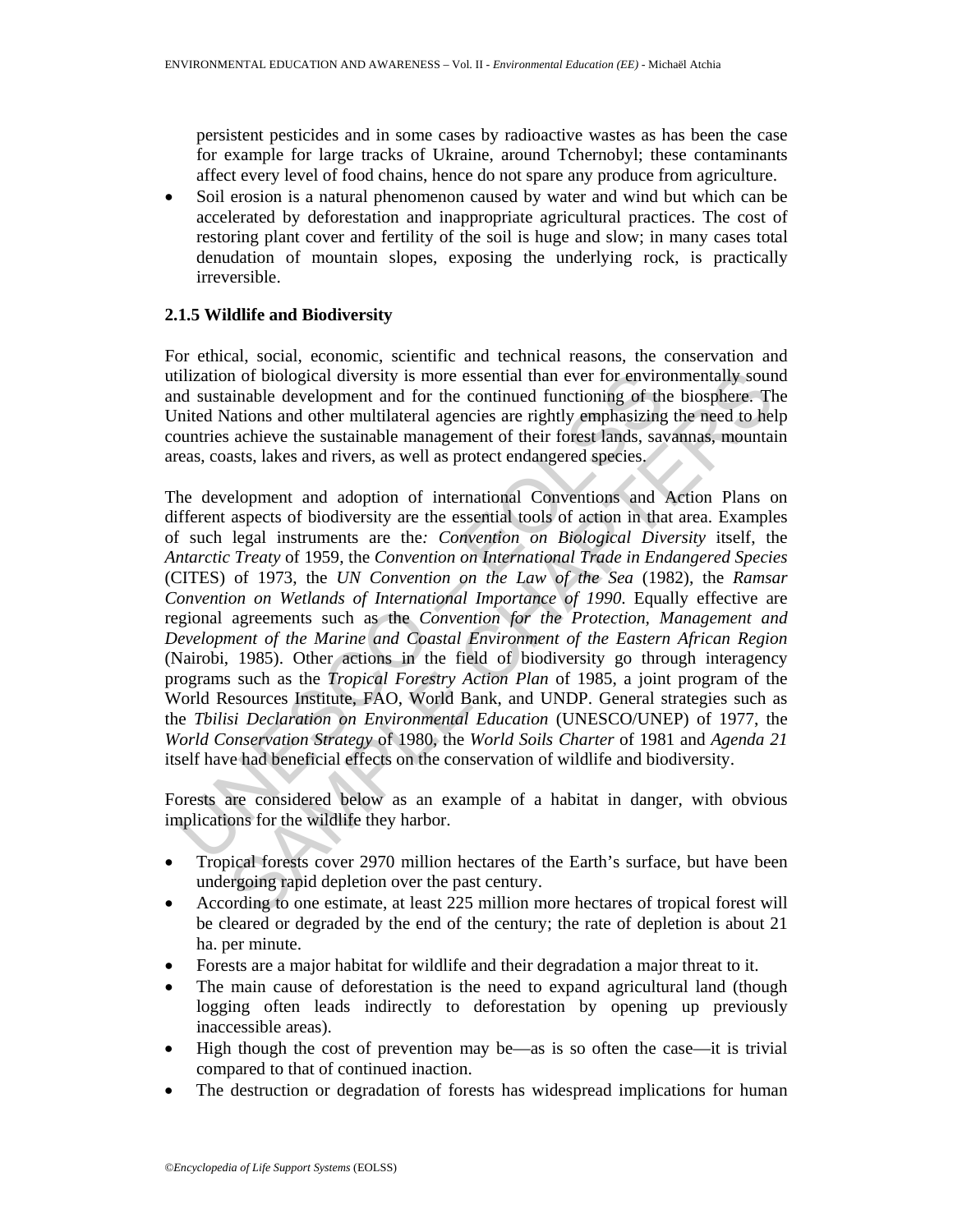society. Forests are useful, amongst other things, as a supplier of fuel, fibre, food, building material, shelter, medicine and as a source of genetic material. Furthermore, forests protect soils and watersheds, retain water and prevent floods, provide carbon sinks against atmospheric pollution.

- Forests are the homes of numerous indigenous peoples who often have invaluable knowledge of their forest environment and whose lifestyles stand to be negatively affected if forests are depleted.
- Although 33 developing countries are currently net exporters of forest products, only 10 are expected to be in 2010.
- Deforestation also threatens the natural balance of upland watersheds and deprives the world of the genetic diversity on which it ultimately depends.
- Local attempts to protect and manage forests, as well as to establish new plantations, have been successful in many countries—though not yet on a significant global scale.
- plantations, have been successful in many countries—though<br>
significant global scale.<br>
Rural women, many of whose families depend heavily on forest<br>
have proved powerful allies in conservation programs;<br>
organizations have Transformations, have been successful in many countries—though not yet on<br>tificant global scale.<br>
It women, many of whose families depend heavily on forest or tree product<br>
2 proved powerful allies in conservation programs • Rural women, many of whose families depend heavily on forest or tree products, have proved powerful allies in conservation programs; non-governmental organizations have proved most effective in implementing projects at the grassroots level.
- -
- -
- -

# TO ACCESS ALL THE **26 PAGES** OF THIS CHAPTER, Visit: http://www.eolss.net/Eolss-sampleAllChapter.aspx

#### **Bibliography**

Atchia M. and Tropp S., eds. (1995). *Environmental Management*. New York: John Wiley, and Nairobi: UNEP. [Chapter 1 in particular covers environmental education and environmental attitudes.]

Caduto M. (1985). *A Guide to Environmental Values Education*. Paris: UNESCO.

Fien J., Atchia M., and Ponniah W., eds. (1995). *Teaching for a Sustainable World*. Brisbane: Griffiths University. UNESCO-UNEP edition [A large, loose-leaf, folder-style resource for practical environmental education.]

Gough, A. G. (1993). *Founders in EE*, 134 pp. Geelong: Deaken University.

Hungerford H. R. (1986). *Procedures for Developing an EE Curriculum,* 100 pp. Paris: UNESCO. EE series, 22. [A particularly useful module from the IEEP series—see last entry in this bibliography.]

IUCN, UNEP, WWF (1980). *World Conservation Strategy,* and its sequel, (1991). *Caring for the Earth*. Gland, Switzerland: World Wildlife Fund. [Two key documents considered as essential reading for anyone interested or active in the field of environment.]

Kumar R. and Murck B. (1992). *Our Common Ground*, 216 pp. Toronto: John Wiley. [A very informative resource book.]

McCarson S. ed. (1978). *Environmental Education: Principles and Practice*, 258 pp. London: Edward Arnold.

Meadows D. (1989). *Harvesting One Hundredfold: Key Concepts and Case Studies in Environmental*